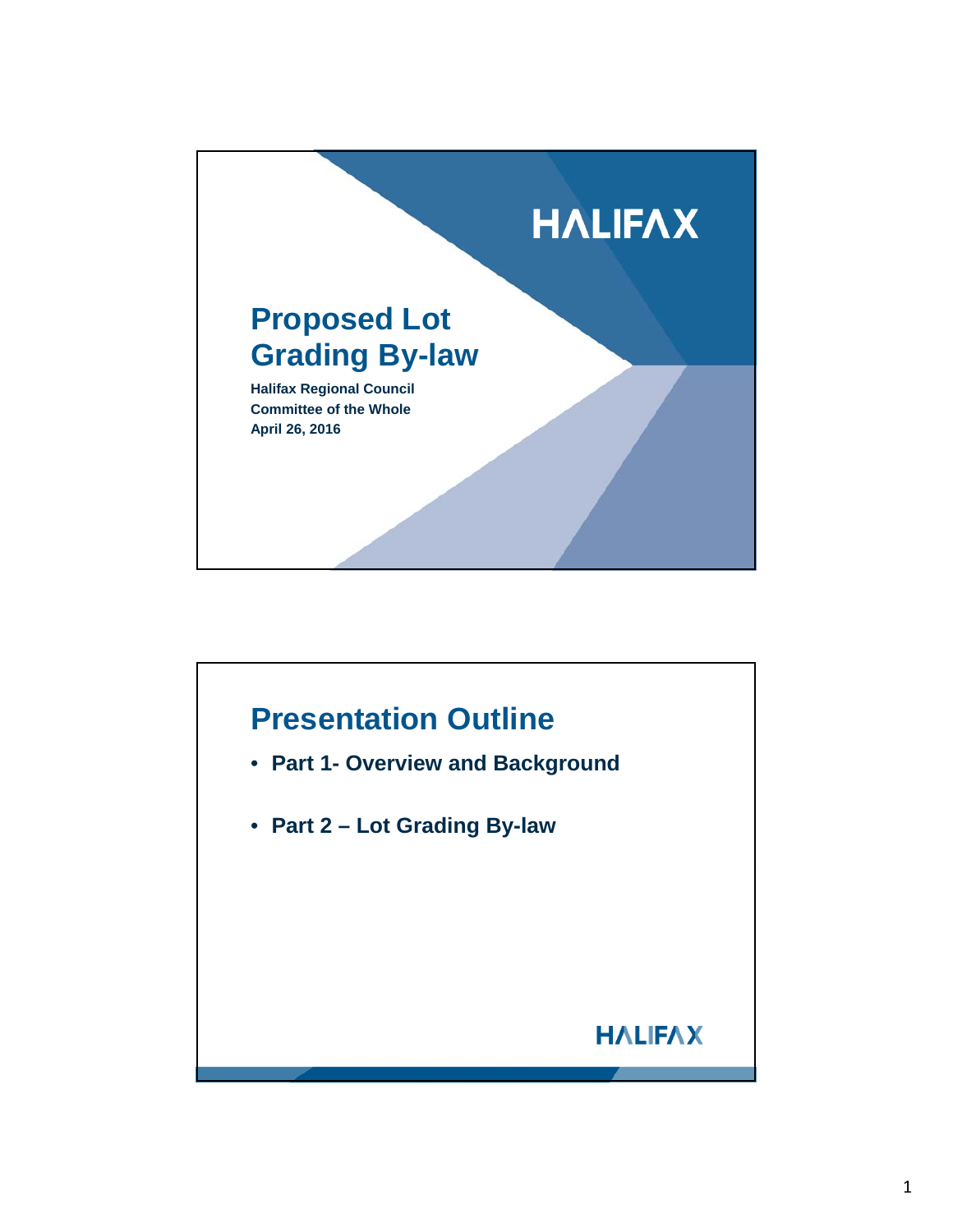

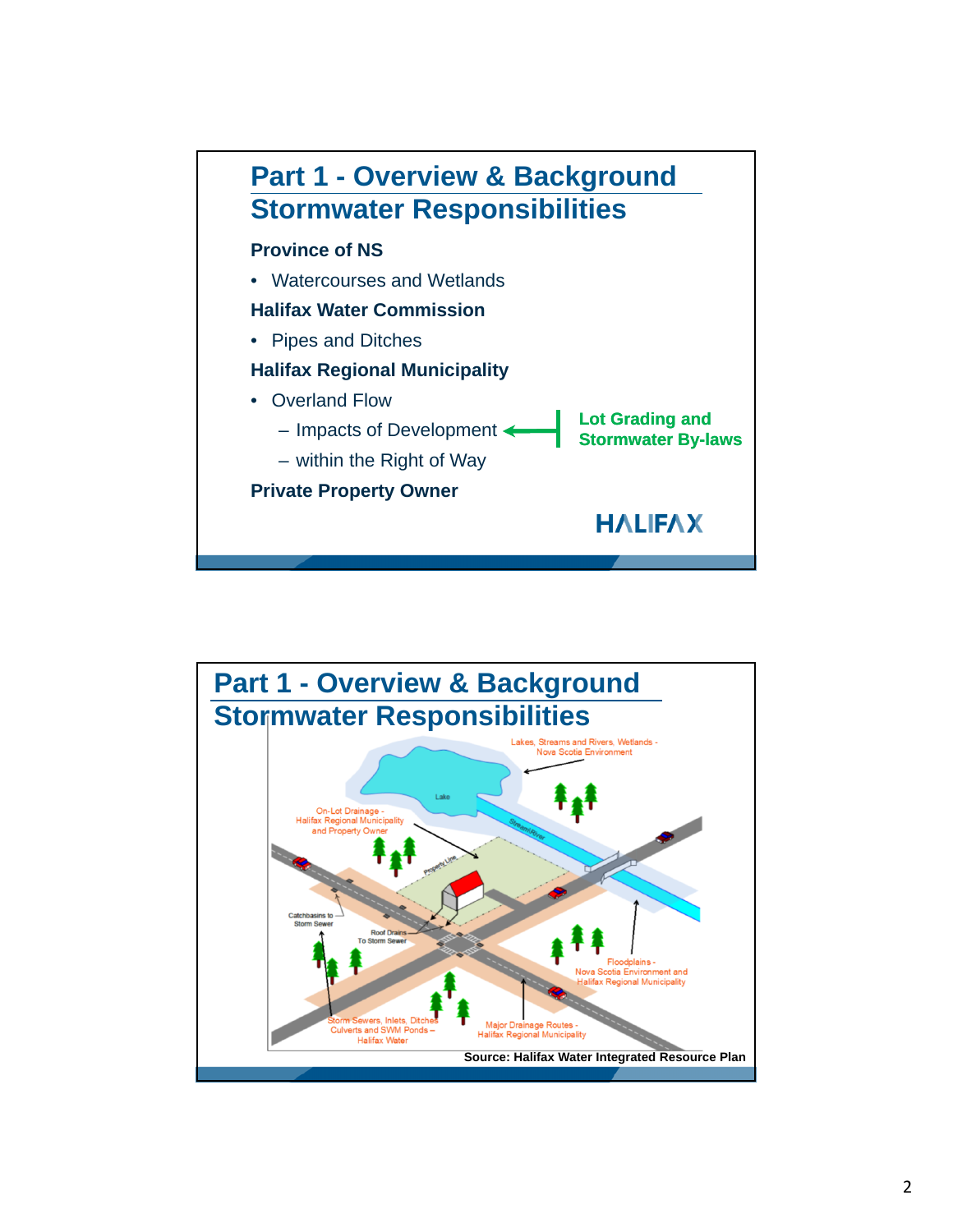

- Regional Plan Policy for Stormwater Management & Erosion Control By-law for new developments
	- improve water quality and reduce quantity of runoff
- Best Practice:
	- Lot Grading By-law for low density residential
	- Stormwater By-law for balance of development

## **Part 1 - Overview & Background What is a Lot Grading By-law?**

"consolidated" regulation – Lot grading is contained in several by-laws, development agreements, and sometimes by private developers

Sets grading standards for new development Requires builders AND homeowners to comply

## **HALIFAX**

**HALIFAX**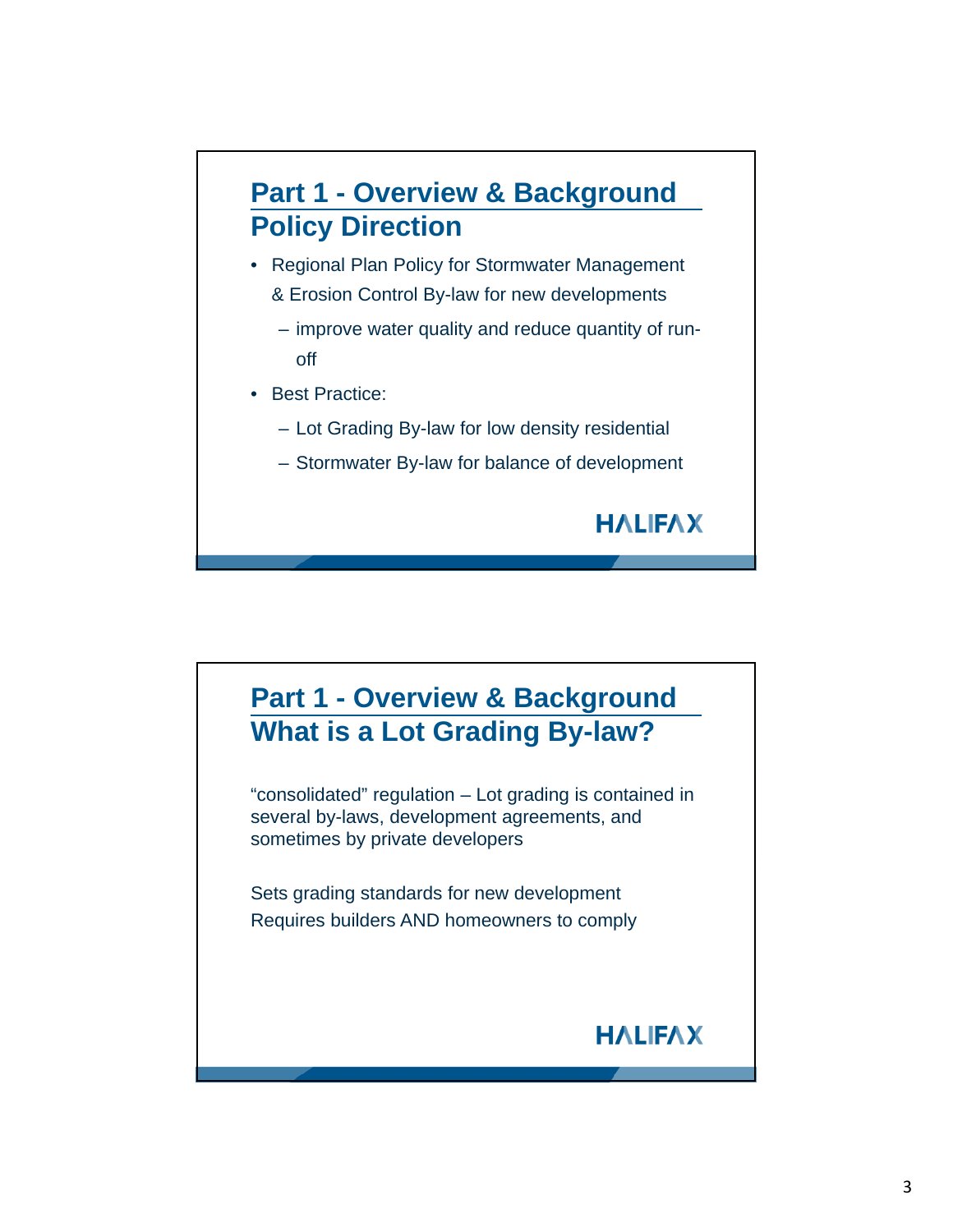

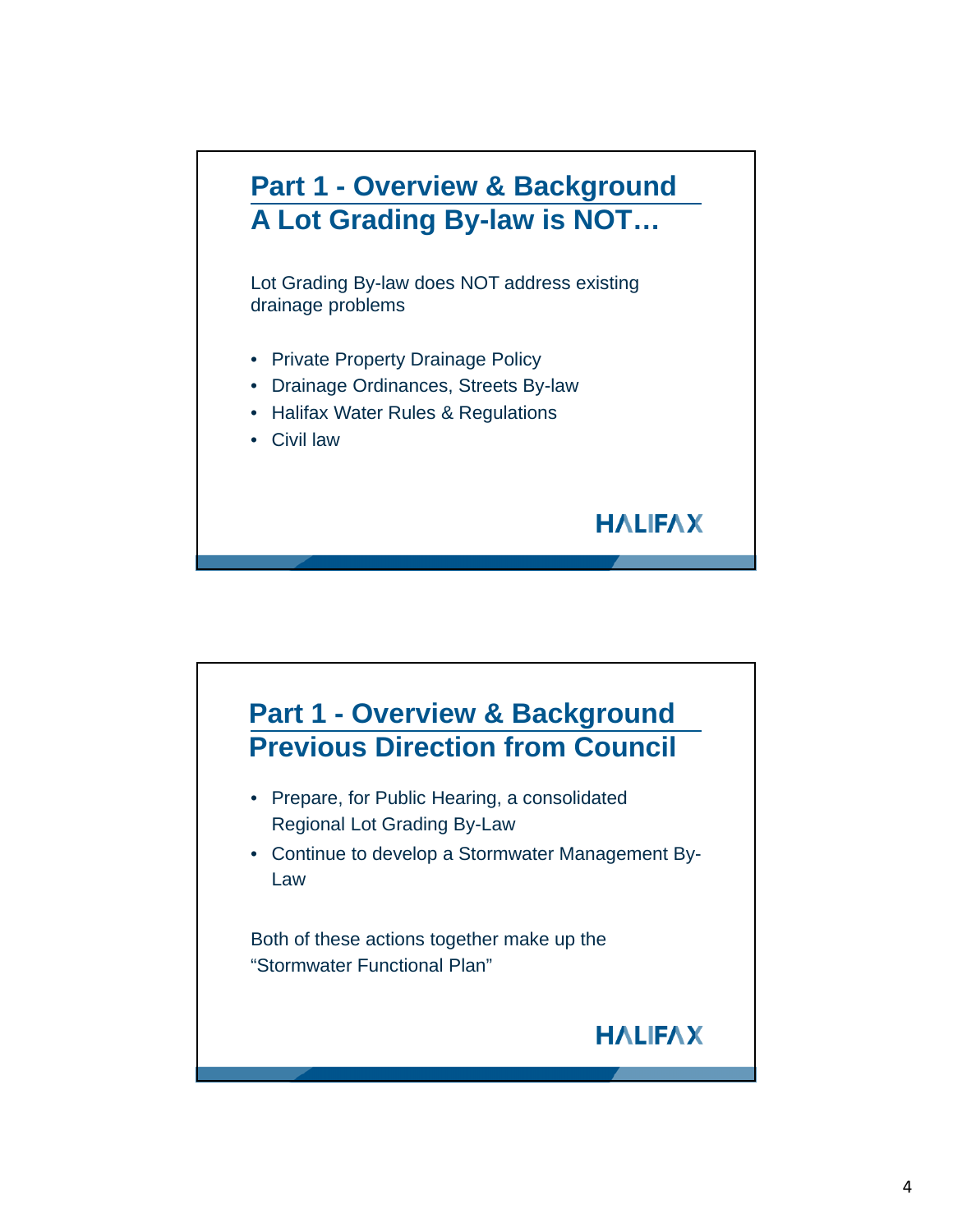

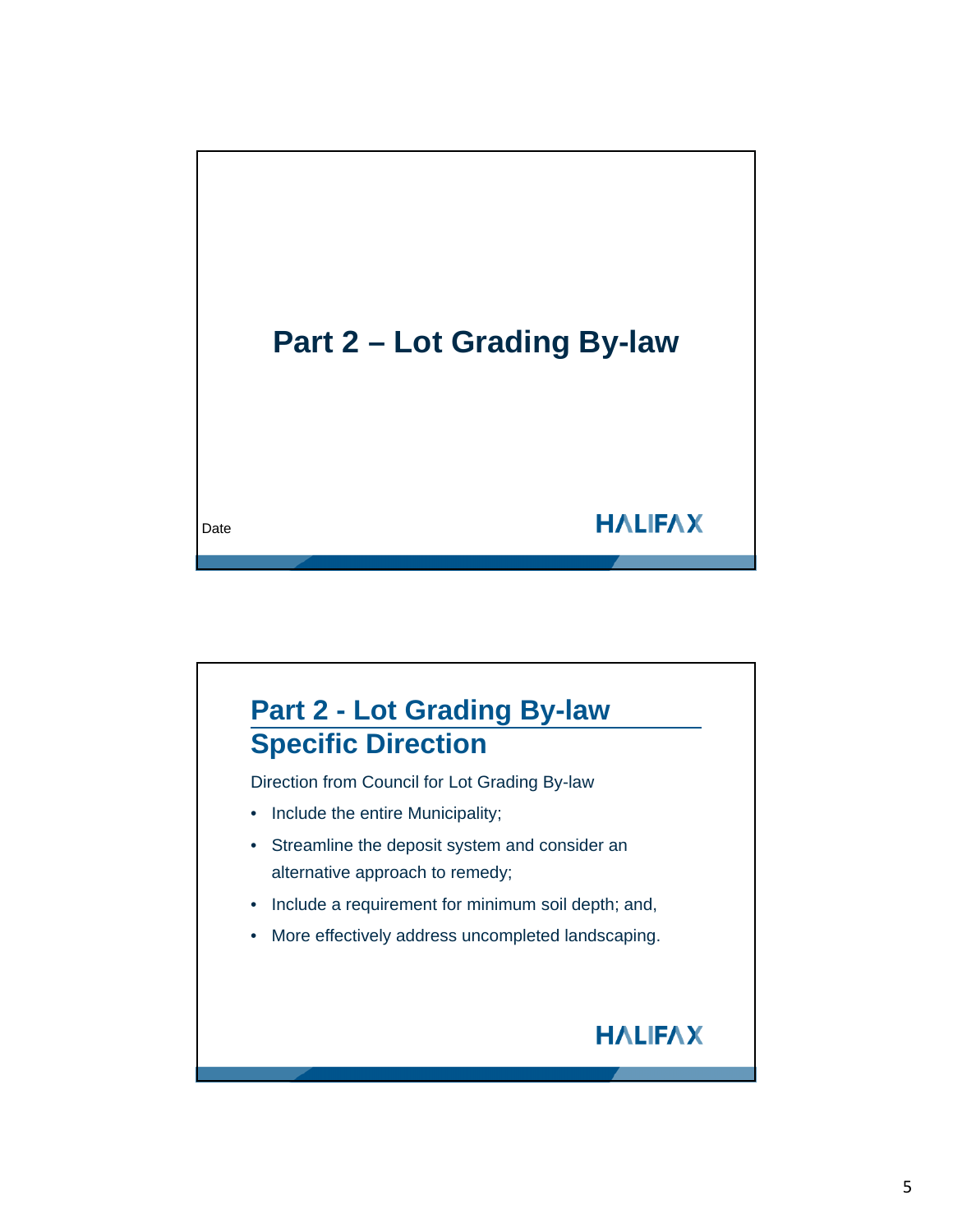